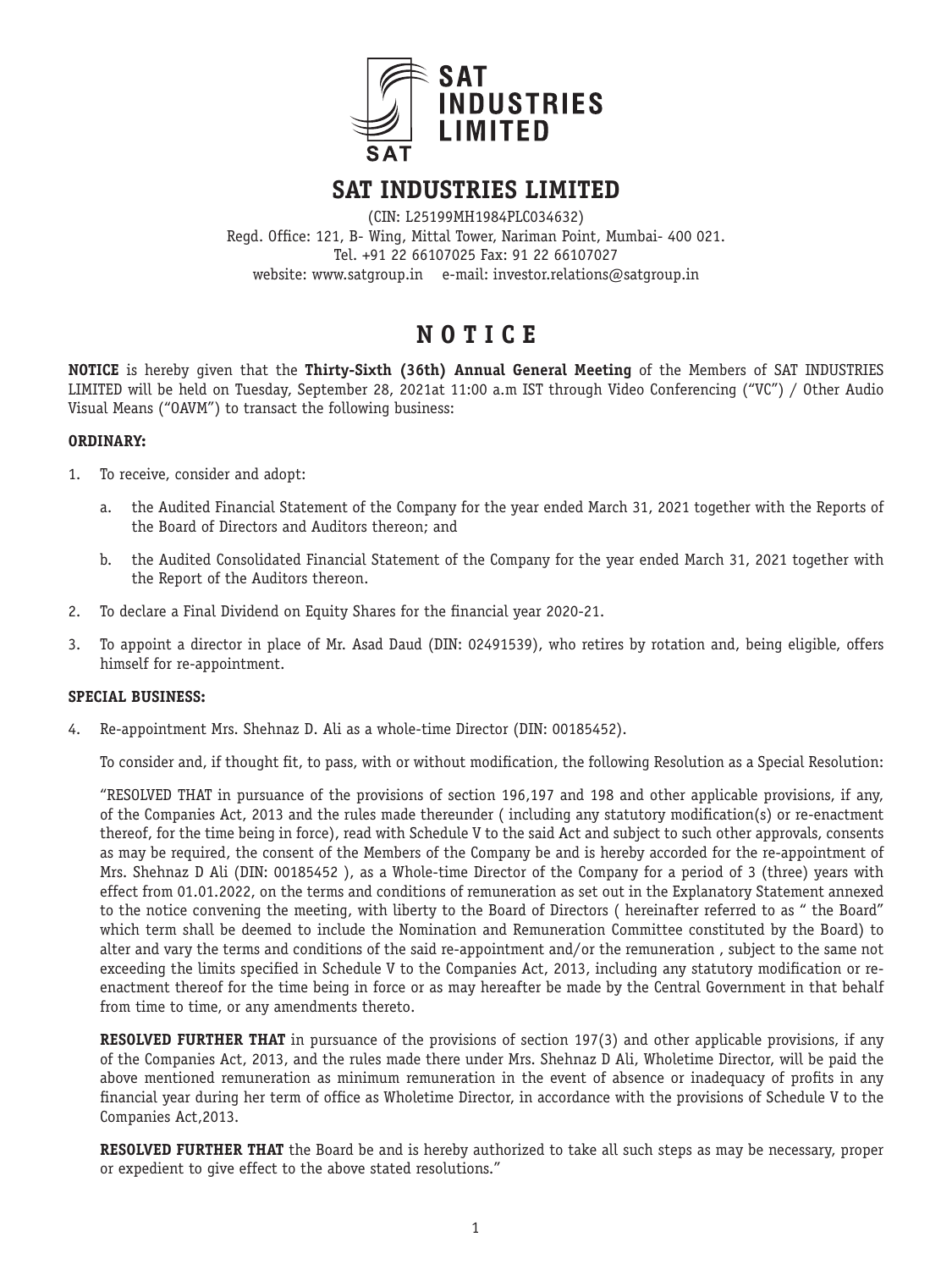5. Re-appointment of Mr. Harikant Turgalia as a Whole-time Director (DIN: 00049544).

To consider and if thought fit to pass with or without modification(s) the following resolution as a Special Resolution.

**"RESOLVED THAT** in pursuance of the provisions of section 196,197 and 198 and other applicable provisions, if any, of the Companies Act, 2013 and the rules made there under ( including any statutory modification(s) or re-enactment thereof, for the time being in force), read with Schedule V to the said Act and subject to such other approvals, consents as may be required, the consent of the Members of the Company be and is hereby accorded for the re-appointment of Mr. Harikant Turgalia (DIN: 00049544 ), as a Wholetime Director of the Company for a period of 3 (three ) years with effect from 01.01.2022, on the terms and conditions of remuneration as set out in the Explanatory Statement annexed to the notice convening the meeting, with liberty to the Board of Directors ( hereinafter referred to as " the Board" which term shall be deemed to include the Nomination and Remuneration Committee constituted by the Board) to alter and vary the terms and conditions of the said re-appointment and/or the remuneration , subject to the same not exceeding the limits specified in Schedule V to the Companies Act, 2013 , including any statutory modification or reenactment thereof for the time being in force or as may hereafter be made by the Central Government in that behalf from time to time, or any amendments thereto.

**RESOLVED FURTHER THAT** in pursuance of the provisions of section 197(3) and other applicable provisions, if any of the Companies Act, 2013, and the rules made there under Mr. Harikant Turgalia, Wholetime Director, will be paid the above mentioned remuneration as minimum remuneration in the event of absence or inadequacy of profits in any financial year during his term of office as Wholetime Director, in accordance with the provisions of Schedule V to the Companies Act,2013.

**RESOLVED FURTHER THAT** the Board be and is hereby authorized to take all such steps as may be necessary, proper or expedient to give effect to the above stated resolutions."

**Registered Office : By Order of the Board of Directors**

121, B- Wing , Mittal Tower, Nariman Point , **Harikant Turgalia** Mumbai –400 021 Whole-time Director Dated: 23.07.2021 DIN: 00049544

#### **Notes :**

- 1. In view of the ongoing COVID-19 pandemic, the Ministry of Corporate Affairs (MCA) vide its General Circular No. 14/2020 dated April 8, 2020, General Circular No. 17/2020 dated April 13, 2020, General Circular No. 20/2020 dated May 5, 2020, General Circular No. 22/2020 dated June 15, 2020, General Circular No. 33/2020 dated September 28, 2020, General Circular No. 39/2020 dated December 31, 2020 and Circular no. 02/2021 dated January 13, 2021 (collectively "MCA Circulars") and Securities and Exchange Board of India ("SEBI") vide its circular no. SEBI/HO/ CFD/CMD1/CIR/P/2020/79 dated May 12, 2020 and circular no. SEBI/HO/CFD/CMD2/ CIR/P/2021/11 dated January 15, 2021 (collectively "SEBI Circulars"), have permitted companies to conduct AGM through VC or other audio visual means, subject to compliance of various conditions mentioned therein. In compliance with the aforesaid MCA Circulars and SEBI Circulars and the applicable provisions of Companies Act, 2013 and rules made thereunder, and SEBI (Listing Obligations and Disclosure Requirements) Regulations, 2015, the 36th AGM of the Company is being convened and conducted through VC.
- 2. The Members can join the AGM in the VC/OAVM mode 15 minutes before and after the scheduled time of the commencement of the Meeting by following the procedure mentioned in the Notice. The facility of participation at the AGM through VC/OAVM will be made available to atleast 1000 members on first come first served basis. This will not include large Shareholders (Shareholders holding 2% or more shareholding), Promoters, Institutional Investors, Directors, Key Managerial Personnel, the Chairpersons of the Audit Committee, Nomination and Remuneration Committee and Stakeholders Relationship Committee, Auditors etc. who are allowed to attend the AGM without restriction on account of first come first served basis.
- 3. As per the provisions under the MCA Circulars, Members attending the 36th AGM through VC shall be counted for the purpose of reckoning the quorum under Section 103 of the Companies Act, 2013.
- 4. The Company has provided the facility to Members to exercise their right to vote by electronic means both through remote e-voting and e-voting during the AGM. The process and instructions for remote e-voting are provided in the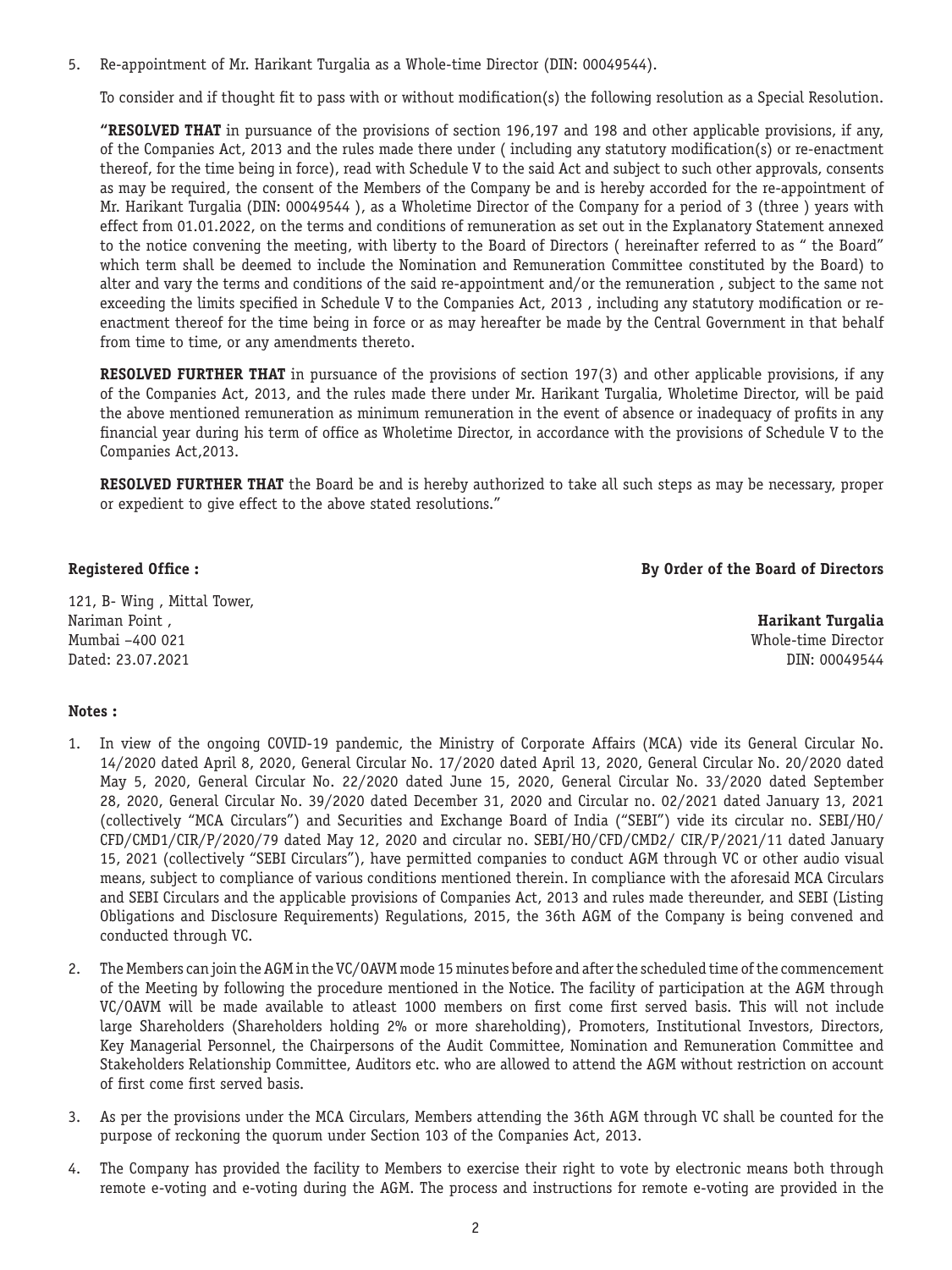subsequent pages. Such remote e-voting facility is in addition to voting that will take place at the 36th AGM being held through VC.

- 5. Members joining the meeting through VC, who have not already cast their vote by means of remote e-voting, shall be able to exercise their right to vote through e-voting at the AGM. The Members who have cast their vote by remote e-voting prior to the AGM may also join the AGM through VC but shall not be entitled to cast their vote again.
- 6. The Board of Directors has appointed Dr. S.K. Jain (Membership No. 1473), Practicing Company Secretaries, Proprietor of S. K. Jain & Co. as the Scrutinizer to scrutinize the voting during the AGM and remote e-voting process in a fair and transparent manner.
- 7. The Results shall be declared within 48 hours after the conclusion of the Annual General Meeting. The results declared along with the Scrutiniser's Report shall be placed on the Company's website www.stgroup.in and on the website of CDSL www.evotingindia.com. The same shall also be communicated to BSE, where the shares of the Company are listed.
- 8. As per the Companies Act, 2013, a Member entitled to attend and vote at the AGM is entitled to appoint a proxy to attend and vote on his/her behalf. Since the 36th AGM is being held through VC as per the MCA Circulars, physical attendance of Members has been dispensed with. Accordingly, the facility for appointment of proxies by the Members will not be made available for the 36th AGM and hence the Proxy Form and Attendance Slip are not annexed to this Notice.
- 9. Corporate Members are required to access the link www.evotingindia.com and upload a certified copy of the Board resolution authorizing their representative to vote on their behalf. Institutional investors are encouraged to attend and vote at the meeting through VC.
- 10. In case of joint holders attending the meeting, only such joint holder who is higher in the order of names will be entitled to vote.
- 11. The Register of Members and Share Transfer books will remain closed from Wednesday, September 22, 2021 to Tuesday, September 28, 2021 (both days inclusive).
- 12. In line with the MCA and SEBI Circulars, the notice of the 36th AGM along with the Annual Report 2020-21 are being sent only by electronic mode to those Members whose e-mail addresses are registered with the Company/Depositories. Members may please note that this Notice and Annual Report 2020-21 will also be available on the Company's website at http://satgroup.in/, websites of the Stock Exchanges i.e. BSE Limited at www.bseindia.com, and on the website of CDSLat www.evotingindia.com.
- 13. Members who have not registered their e-mail address are requested to register the same in respect of shares held in electronic form with the Depository through their Depository Participant(s) and in respect of shares held in physical form by writing to the Company's Registrar and Share Transfer Agent, Link Intime India Pvt. Ltd., C 101, 247 Park, L.B.S. Marg, Vikhroli (West), Mumbai-400083, Maharashtra.
- 14. The following documents will be available for inspection by the Members electronically during the 36th AGM.

Members seeking to inspect such documents can send an email to corporate@satgroup.in

- a) Register of Directors and Key Managerial Personnel and their shareholding, and the Register of Contracts or Arrangements in which the Directors are interested, maintained under the Companies Act, 2013.
- b) All such documents referred to in the accompanying Notice and the Explanatory Statement.
- 15. Details of the Directors seeking appointment/ re-appointment at the 36th AGM are provided in Annexure A of this Notice. The Company has received the requisite consents/declarations for the appointment/ re-appointment under the Companies Act, 2013 and the rules made thereunder.
- 16. Members who hold shares in dematerialized form and want to provide/change/correct the bank account details should send the same immediately to their concerned Depository Participant(s) and not to the Company. Members are also requested to give the MICR Code of their bank to their Depository Participant(s). The Company will not entertain any direct request from such Members for change of address, transposition of names, deletion of name of deceased joint holder and change in the bank account details. While making payment of Dividend, the Registrar and Share Transfer Agent is obliged to use only the data provided by the Depositories, in case of such dematerialized shares.
- 17. Members who are holding shares in physical form are advised to submit particulars of their bank account, viz. name and address of the branch of the bank, MICR code of the branch, type of account and account number to our Registrar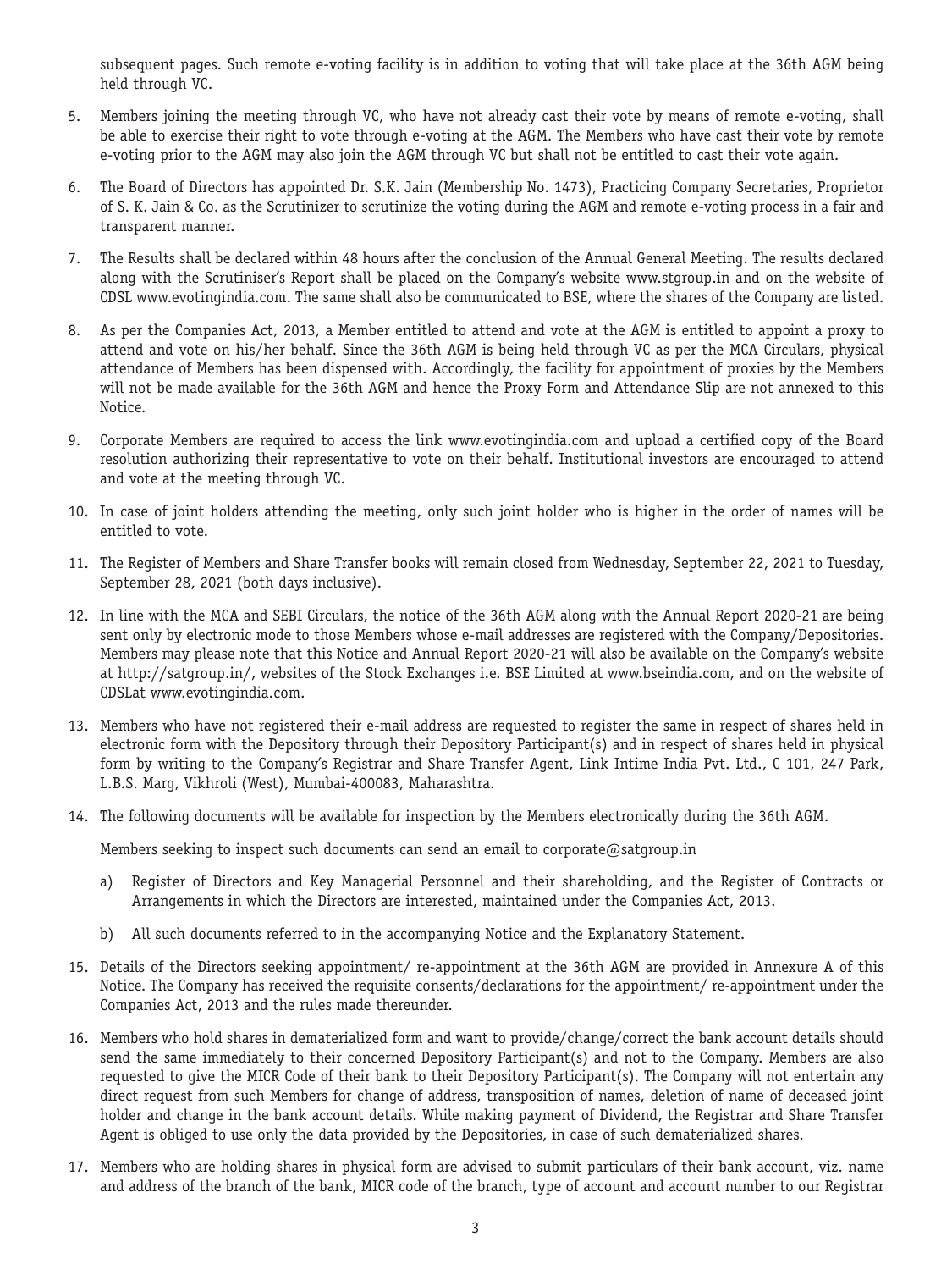and Share Transfer Agent, Link Intime India Pvt. Ltd., C 101, 247 Park, L.B.S. Marg, Vikhroli (West), Mumbai-400083, Maharashtra.

- 18. Members who are holding shares in physical form in identical order of names in more than one folio are requested to send to the Company or its Registrar and Share Transfer Agent the details of such folios together with the share certificates for consolidating their holding in one folio. The share certificates will be returned to the Members after making requisite changes, thereon. Members are requested to use the share transfer Form SH-4 for this purpose.
- 19. In accordance with the proviso to Regulation 40(1) of the Securities and Exchange Board of India (Listing Obligations and Disclosure Requirements) Regulations, 2015, effective from April 1, 2019, transfers of securities of the Company shall not be processed unless the securities are held in the dematerialized form with a depository. Accordingly, shareholders holding equity shares in physical form are urged to have their shares dematerialized so as to be able to freely transfer them.
- 20. Non-resident Indian shareholders are requested to inform about the following immediately to the Company or its Registrar and Share Transfer Agent or the concerned Depository Participant(s), as the case may be:
	- a) the change in the residential status on return to India for permanent settlement, and
	- b) the particulars of the NRE account with a Bank in India, if not furnished earlier
- 21. Members who wish to claim Dividends, which remain unclaimed, are requested to either correspond with the Company Secretary at the Company's registered office or the Company's Registrar and Share Transfer Agent (Link Intime India Pvt. Ltd. )for revalidation and encashment before the due dates. The details of such unclaimed dividends are available on the Company's website at http://satgroup.in/ Members are requested to note that the dividend remaining unclaimed for a continuous period of seven years from the date of transfer to the Company's Unpaid Dividend Account shall be transferred to the Investor Education and Protection Fund (IEPF). In addition, all shares in respect of which dividend has not been paid or claimed for seven consecutive years or more shall be transferred by the Company to demat account of the IEPF Authority within a period of thirty days of such shares becoming due to be transferred to the IEPF. In the event of transfer of shares and the unclaimed dividends to IEPF, Members are entitled to claim the same from the IEPF authority by submitting an online application in the prescribed Form IEPF-5 available on the website http://www. iepf.gov.in/ and sending a physical copy of the same duly signed to the Company along with the requisite documents enumerated in Form IEPF-5. Members can file only one consolidated claim in a financial year as per the IEPF Rules.
- 22. Pursuant to the Rule 5(8) of the Investor Education and Protection Authority (Accounting, Audit, Transfer and Refund) Rules, 2016, the Company has uploaded details of unpaid and unclaimed amounts lying with the Company as on September 4, 2020 (date of last Annual General Meeting) on its website at www.satgroup.in and also on the website of the Ministry of Corporate Affairs.
- 23. Members holding shares in single name and physical form are advised to make nomination in respect of their shareholding in the Company. The Nomination Form SH-13 prescribed by the Government can be obtained from the Registrar and Share Transfer Agent of the Company at its registered office.
- 24. In case of any queries regarding the Annual Report, the Members may write to corporate@satgroup.in to receive an email response.
- 25. As the 36th AGM is being held through VC, the route map is not annexed to this Notice.
- 26. The relevant details, pursuant to Regulations 26(4) and 36(3) of the SEBI Listing Regulations and Secretarial Standard on General Meetings issued by the Institute of Company Secretaries of India, in respect of Director seeking reappointment at this AGM is annexed.
- 27. The Company has fixed Tuesday, September 21, 2021 as the 'Record Date' for determining entitlement of members to dividend for the financial year ended March 31, 2021.
- 28. If the dividend, as recommended by the Board of Directors, is declared at the 36th Annaul General Meeting, payment of such dividend will be paid/credited on or before October 19, 2021 i.e. within 30 days from the date of declaration as under:
	- i. To all Beneficial Owners in respect of shares held in dematerialized form as per the data as may be made available by the National Securities Depository Limited (NSDL) and the Central Depository Services (India) Limited (CDSL) as of the close of business hours on Tuesday, September 21, 2021;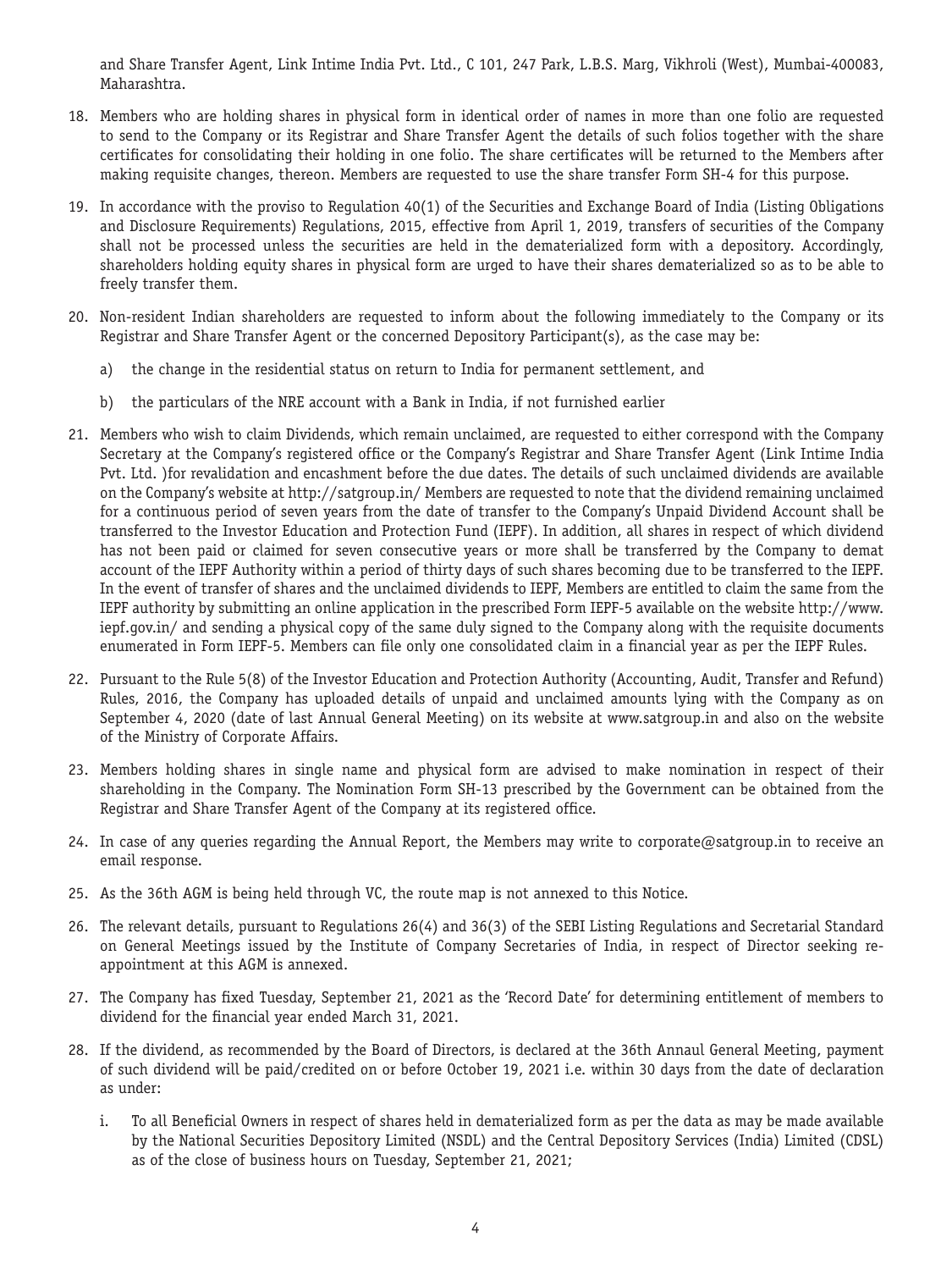- ii. To all Members in respect of shares held in physical form after giving effect to valid transfers in respect of transfer requests lodged with the Company as of the close of business hours on Tuesday, September 21, 2021
- 29. Instructions for e-voting and joining the AGM are as follows:

# **A. Voting Through Electronics Means.**

- I. Pursuant to the provisions of Section 108 of the Companies Act, 2013 read with Rule 20 of the Companies (Management and Administration) Rules, 2014 (as amended) and Regulation 44 of SEBI (Listing Obligations & Disclosure Requirements) Regulations 2015 (as amended), and MCA Circulars dated April 08, 2020, April 13, 2020, May 05, 2020 and January,13,2021 the Company is providing facility of remote e-voting to its Members in respect of the business to be transacted at the AGM. For this purpose, the Company has entered into an agreement with Central Depository Services (India) Limited (CDSL) for facilitating voting through electronic means, as the authorized e-Voting's agency. The facility of casting votes by a member using remote e-voting as well as the e-voting system on the date of the AGM will be provided by CDSL.
- II. Shareholders who have already voted prior to the meeting date would not be entitled to vote at the meeting venue.
- III. Pursuant to SEBI Circular No. SEBI/HO/CFD/CMD/CIR/P/2020/242 dated 09.12.2020, under Regulation 44 of Securities and Exchange Board of India (Listing Obligations and Disclosure Requirements) Regulations, 2015, listed entities are required to provide remote e-voting facility to its shareholders, in respect of all shareholders' resolutions. However, it has been observed that the participation by the public non-institutional shareholders/ retail shareholders is at a negligible level.

Currently, there are multiple e-voting service providers (ESPs) providing e-voting facility to listed entities in India. This necessitates registration on various ESPs and maintenance of multiple user IDs and passwords by the shareholders.

In order to increase the efficiency of the voting process, pursuant to a public consultation, it has been decided to enable e-voting to all the demat account holders, by way of a single login credential, through their demat accounts/ websites of Depositories/ Depository Participants. Demat account holders would be able to cast their vote without having to register again with the ESPs, thereby, not only facilitating seamless authentication but also enhancing ease and convenience of participating in e-voting process.

IV. In terms of SEBI circular no. **SEBI/HO/CFD/CMD/CIR/P/2020/242 dated December 9, 2020** on e-Voting facility provided by Listed Companies, Individual shareholders holding securities in demat mode are allowed to vote through their demat account maintained with Depositories and Depository Participants. Shareholders are advised to update their mobile number and email Id in their demat accounts in order to access e-Voting facility.

Pursuant to abovesaid SEBI Circular, Login method for e-Voting and joining virtual meetings **for Individual shareholders holding securities in Demat mode is given below:**

| <b>Type of shareholders</b>                                                           | Login Method                                                                                                                                                                                                                                                                                                                                                                                                                                                                          |
|---------------------------------------------------------------------------------------|---------------------------------------------------------------------------------------------------------------------------------------------------------------------------------------------------------------------------------------------------------------------------------------------------------------------------------------------------------------------------------------------------------------------------------------------------------------------------------------|
| Individual Shareholders<br>holding<br>securities<br>in<br>Demat mode with <b>CDSL</b> | Users of who have opted for CDSL's Easi / Easiest facility, can login through<br>1)<br>their existing user id and password. Option will be made available to reach<br>e-Voting page without any further authentication. The URLs for users to<br>login to Easi / Easiest are https://web.cdslindia.com/myeasi/home/login or<br>www.cdslindia.com and click on Login icon and select New System Myeasi.                                                                                |
|                                                                                       | After successful login the Easi / Easiest user will be able to see the e-Voting<br>2)<br>Menu. On clicking the e-voting menu, the user will be able to see his/her<br>holdings along with links of the respective e-Voting service provider i.e. CDSL/<br>NSDL/KARVY/LINK INTIME as per information provided by Issuer / Company.<br>Additionally, we are providing links to e-Voting Service Providers, so that the<br>user can visit the e-Voting service providers' site directly. |
|                                                                                       | If the user is not reqistered for Easi/Easiest, option to reqister is available at<br>3)<br>https://web.cdslindia.com/myeasi./Registration/EasiRegistration                                                                                                                                                                                                                                                                                                                           |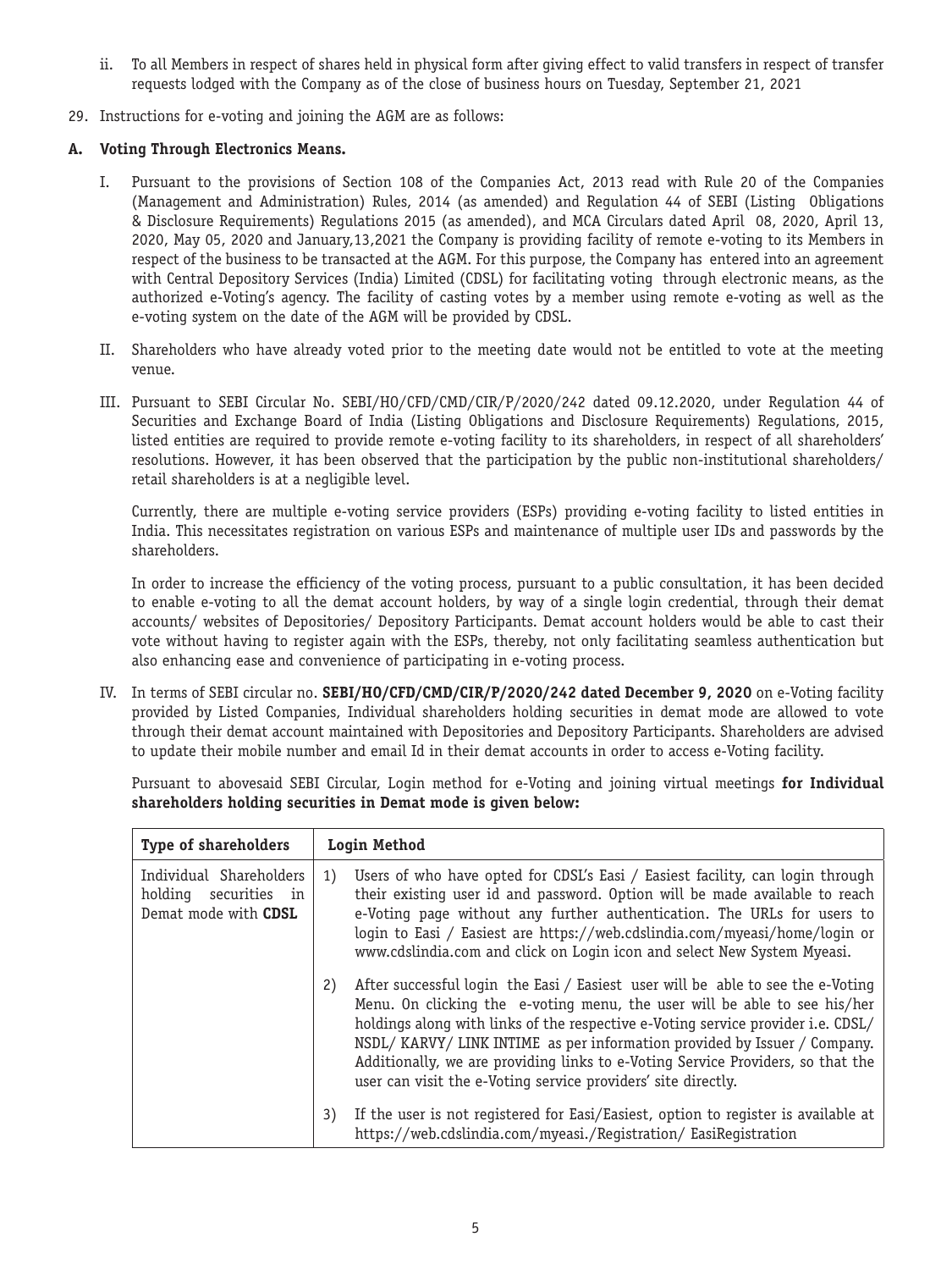|                                                                                                                                      | 4) | Alternatively, the user can directly access e-Voting page by providing Demat<br>Account Number and PAN No. from a link in www.cdslindia.com home page.<br>The system will authenticate the user by sending OTP on registered Mobile &<br>Email as recorded in the Demat Account. After successful authentication, user<br>will be provided links for the respective ESP where the e-Voting is in progress<br>during or before the AGM.                                                                                                                                                                                                                                                                                                                                                                                                                                                                  |
|--------------------------------------------------------------------------------------------------------------------------------------|----|---------------------------------------------------------------------------------------------------------------------------------------------------------------------------------------------------------------------------------------------------------------------------------------------------------------------------------------------------------------------------------------------------------------------------------------------------------------------------------------------------------------------------------------------------------------------------------------------------------------------------------------------------------------------------------------------------------------------------------------------------------------------------------------------------------------------------------------------------------------------------------------------------------|
| Individual Shareholders<br>holding securities<br>in<br>demat mode with NSDL                                                          | 1) | If you are already registered for NSDL IDeAS facility, please visit the e-Services<br>website of NSDL. Open web browser by typing the following URL: https://<br>eservices.nsdl.com either on a Personal Computer or on a mobile. Once the<br>home page of e-Services is launched, click on the "Beneficial Owner" icon<br>under "Login" which is available under 'IDeAS' section. A new screen will<br>open. You will have to enter your User ID and Password. After successful<br>authentication, you will be able to see e-Voting services. Click on "Access to<br>e-Voting" under e-Voting services and you will be able to see e-Voting page.<br>Click on company name or e-Voting service provider name and you will be<br>re-directed to e-Voting service provider website for casting your vote during<br>the remote e-Voting period or joining virtual meeting & voting during the<br>meeting. |
|                                                                                                                                      | 2) | If the user is not registered for IDeAS e-Services, option to register is available<br>at https://eservices.nsdl.com. Select "Register Online for IDeAS "Portal or<br>click at https://eservices.nsdl.com/SecureWeb/IdeasDirectReg.jsp                                                                                                                                                                                                                                                                                                                                                                                                                                                                                                                                                                                                                                                                  |
|                                                                                                                                      | 3) | Visit the e-Voting website of NSDL. Open web browser by typing the following<br>URL: https://www.evoting.nsdl.com/ either on a Personal Computer or on a<br>mobile. Once the home page of e-Voting system is launched, click on the icon<br>"Login" which is available under 'Shareholder/Member' section. A new screen<br>will open. You will have to enter your User ID (i.e. your sixteen digit demat<br>account number hold with NSDL), Password/OTP and a Verification Code as<br>shown on the screen. After successful authentication, you will be redirected<br>to NSDL Depository site wherein you can see e-Voting page. Click on company<br>name or e-Voting service provider name and you will be redirected to e-Voting<br>service provider website for casting your vote during the remote e-Voting<br>period or joining virtual meeting & voting during the meeting                       |
| Individual Shareholders<br>securities<br>(holding<br>demat<br>mode)<br>in<br>through<br>login<br>their<br>Depository<br>Participants |    | You can also login using the login credentials of your demat account through<br>your Depository Participant registered with NSDL/CDSL for e-Voting facility. After<br>successful login, you will be able to see e-Voting option. Once you click on e-Voting<br>option, you will be redirected to NSDL/CDSL Depository site after successful<br>authentication, wherein you can see e-Voting feature. Click on company name<br>or e-Voting service provider name and you will be redirected to e-Voting service<br>provider's website for casting your vote during the remote e-Voting period or<br>joining virtual meeting & voting during the meeting.                                                                                                                                                                                                                                                 |

**Important note:** Members who are unable to retrieve User ID/ Password are advised to use Forget User ID and Forget Password option available at abovementioned website.

# **Helpdesk for Individual Shareholders holding securities in demat mode for any technical issues related to login through Depository i.e. CDSL and NSDL**

| Login type                     | Helpdesk details                                                                                                                                                                                                              |
|--------------------------------|-------------------------------------------------------------------------------------------------------------------------------------------------------------------------------------------------------------------------------|
| in Demat mode with CDSL        | Individual Shareholders holding securities   Members facing any technical issue in login can contact CDSL<br>helpdesk by sending a request at helpdesk.evoting@cdslindia.comor<br>contact at 022-23058738 and 22-23058542-43. |
| in Demat mode with <b>NSDL</b> | Individual Shareholders holding securities   Members facing any technical issue in login can contact NSDL<br>helpdesk by sending a request at evoting@nsdl.co.in or call at toll<br>free no.: 1800 1020 990 and 1800 22 44 30 |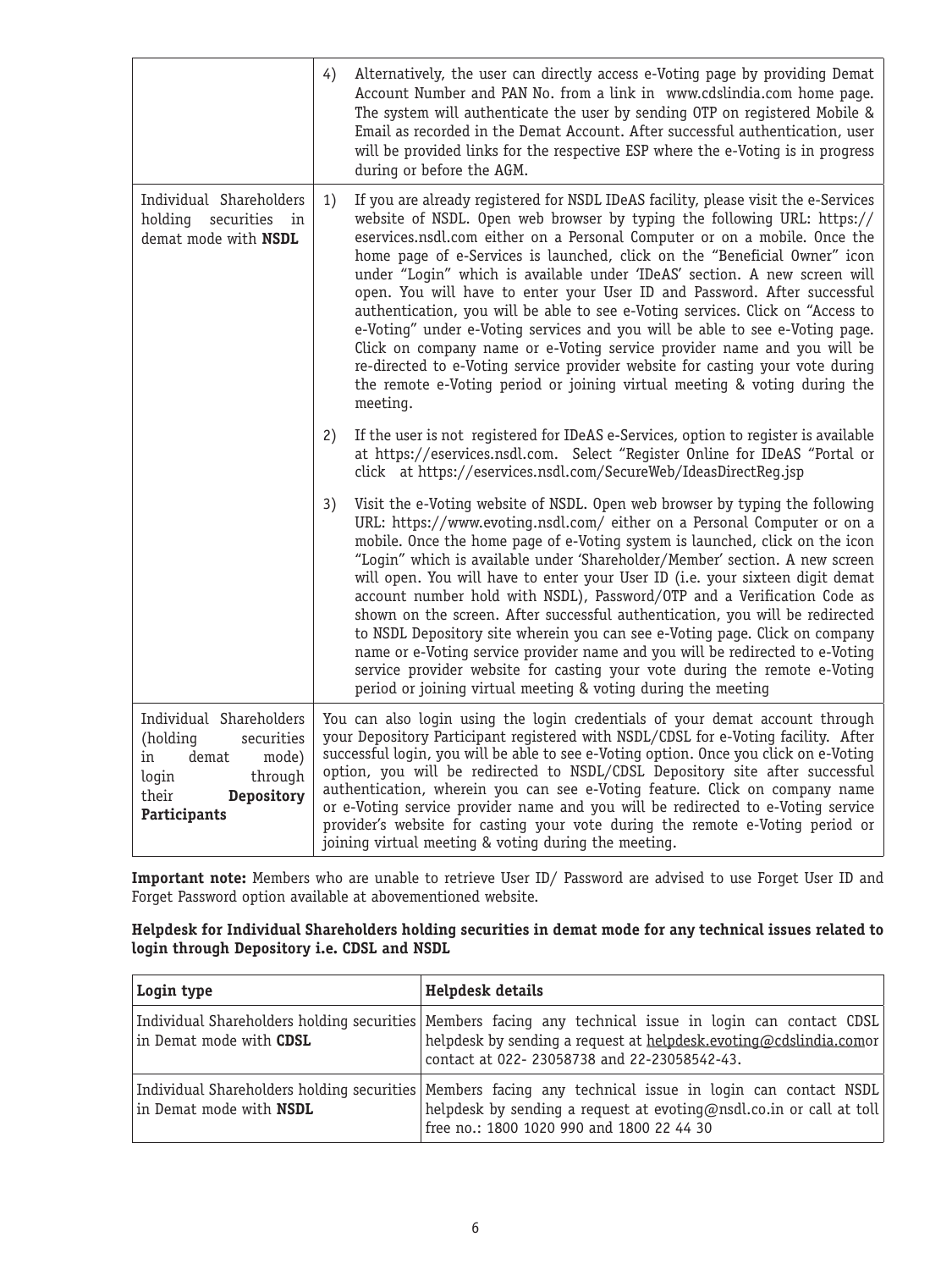(v) Login method for e-Voting and joining virtual meeting for **shareholders other than individual shareholders & physical shareholders.**

The instructions for shareholders voting electronically are as under:

- 1) The voting period begins on Saturday, September 25, 2021 at 9:00 a.m. and ends on Monday, September 27, 2021 at 5:00 p.m. During this period shareholders' of the Company, holding shares either in physical form or in dematerialized form, as on the cut-off date of September 21, 2021 may cast their vote electronically. The e-voting module shall be disabled by CDSL for voting thereafter.
- 2) The shareholders should Log on to the e-voting website www.evotingindia.com
- 3) Click on "shareholders" tab.
- 4) Now Enter your applicable User ID, as under:
	- a. For CDSL: 16 digits beneficiary ID
	- b. For NSDL: 8 Character DP ID followed by 8 Digits Client ID,
	- c. Shareholders holding shares in Physical Form should enter Folio No. registered with the Company.
- 5) Next enter the Image Verification code as displayed and Click on Login.
- 6) If you are holding shares in demat form and had logged on to www.evotingindia.com and voted on an earlier e-voting of any company, then your existing password is to be used.
- 7) If you are a first time user follow the steps given below:

|                   | For Members holding shares in Demat Form and Physical Form                                                                                                                                                                                                                                                                                      |
|-------------------|-------------------------------------------------------------------------------------------------------------------------------------------------------------------------------------------------------------------------------------------------------------------------------------------------------------------------------------------------|
| PAN               | Enter your 10-digit alpha-numeric PAN issued by Income Tax Department (Applicable for both<br>demat shareholders as well as physical shareholders)<br>Shareholders who have not updated their PAN with the Company/Depository Participant are<br>requested to use the first two sequence number sent by Company/RTA or Contact Company/<br>RTA. |
| Dividend          | Enter the Dividend Bank Details or Date of Birth (in dd/mm/yyyy format) as recorded in your                                                                                                                                                                                                                                                     |
| Bank Details      | demat account or in the company records in order to login.                                                                                                                                                                                                                                                                                      |
| <b>OR</b> Date of | If both the details are not recorded with the depository or Company, please enter the member<br>$\bullet$                                                                                                                                                                                                                                       |
| Birth (DOB)       | id/folio number in the Dividend Bank details field as mentioned in instruction (5)                                                                                                                                                                                                                                                              |

- 8) After entering these details appropriately, click on "SUBMIT" tab.
- 9) Shareholders holding shares in physical form will then reach directly the Company selection screen. However, members holding shares in demat form will now reach 'Password Creation' menu wherein they are required to mandatorily enter their login password in the new password field. Kindly note that this password is to be also used by the demat holders for voting for Resolutions of any other company on which they are eligible to vote, provided that company opts for remote e-voting through CDSL platform. It is strongly recommended that members should not share their password with any other person and take utmost care to keep their password confidential.
- 10) For Shareholders holding shares in physical form, the details can be used only for remote e-voting on the Resolutions contained in this Notice.
- 11) Click on the EVSN of "SAT INDUSTRIES LIMITED" on which you choose to vote.
- 12) On the voting page, you will see "RESOLUTION DESCRIPTION" and against the same the option "YES/NO" for voting. Select the option YES or NO as desired. The option YES implies that you assent to the respective Resolution and option NO implies that you dissent to the Resolution.
- 13) Click on the "RESOLUTIONS FILE LINK" if you wish to view the entire Resolution details.
- 14) After selecting the Resolution you have decided to vote on, click on "SUBMIT". A confirmation box will be displayed. If you wishes to confirm your vote, click on "OK", else to change the vote, click on "CANCEL" and accordingly modify his vote.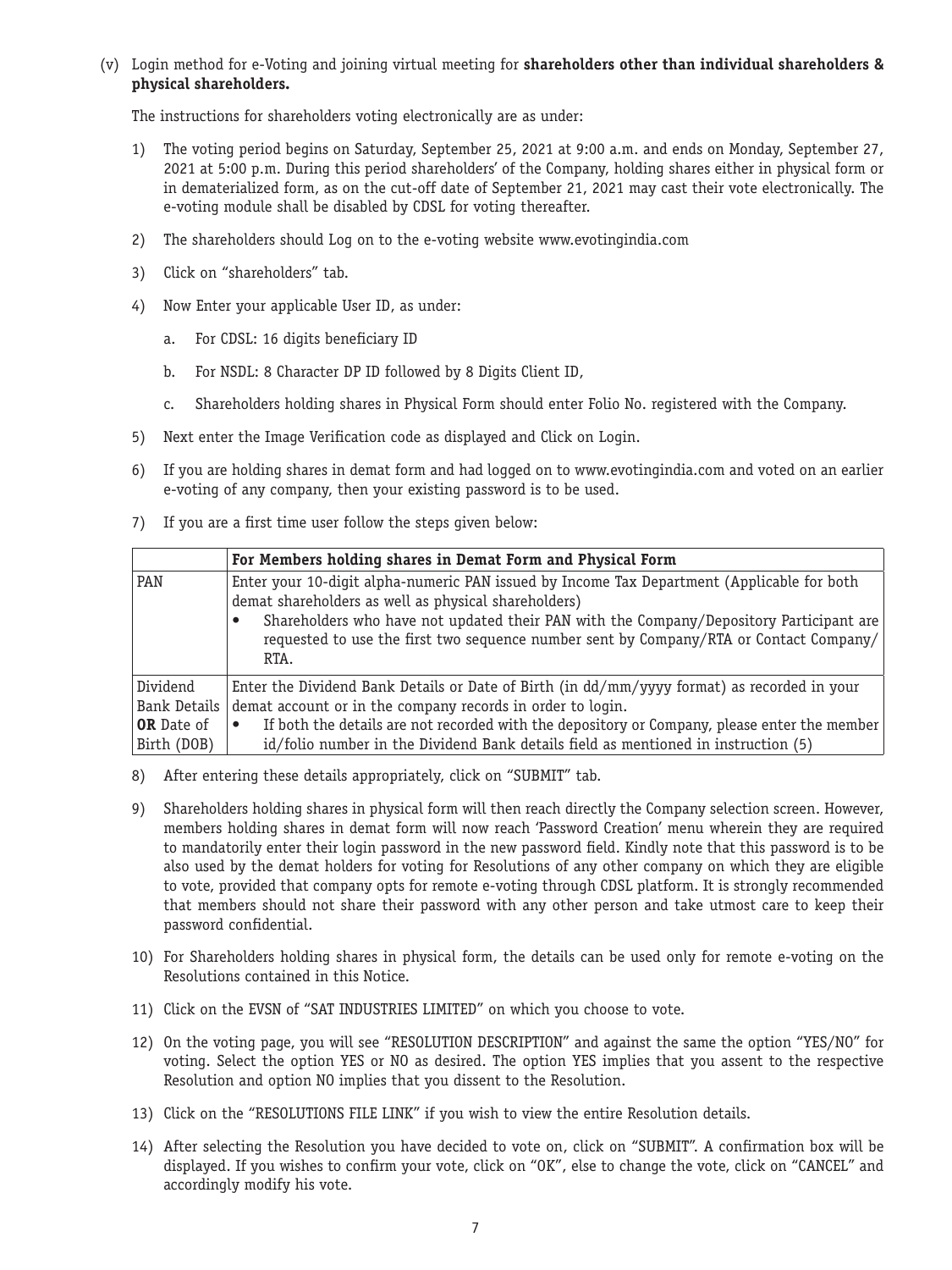- 15) Once you "CONFIRM" your vote on the Resolution, you will not be allowed to modify your vote.
- 16) You can also take out print of the votes cast by clicking on "Click here to print" option on the Voting page.
- 17) If the demat account holder has forgotten the changed password, then Enter the User ID and image verification code and click on Forgot Password & enter the details as prompted by the system.
- **(i) Facility for Non Individual Shareholders and Custodians –Remote Voting**
	- • Non-Individual shareholders (i.e. other than Individuals, HUF, NRI etc.) and Custodians are required to log on to www.evotingindia.com and register themselves in the "Corporates" module.
	- A scanned copy of the Registration Form bearing the stamp and sign of the entity should be emailed to helpdesk.evoting@cdslindia.com.
	- After receiving the login details a Compliance User should be created using the admin login and password. The Compliance User would be able to link the account(s) for which they wish to vote on.
	- The list of accounts linked in the login should be mailed to helpdesk.evoting@cdslindia.com and on approval of the accounts they would be able to cast their vote.
	- A scanned copy of the Board Resolution and Power of Attorney (POA) which they have issued in favour of the Custodian, if any, should be uploaded in PDF format in the system for the scrutinizer to verify the same.
	- Alternatively Non Individual shareholders are required to send the relevant Board Resolution/Authority letter etc. together with attested specimen signature of the duly authorized signatory who are authorized to vote, to the Scrutinizer and to the Company at the email address viz; corporate@satgroup.in, if they have voted from individual tab & not uploaded same in the CDSL e-voting system for the scrutinizer to verify the same.

#### **INSTRUCTIONS FOR SHAREHOLDERS ATTENDING THE AGM THROUGH VC/OAVM ARE AS UNDER:**

- (i) The procedure for attending meeting & e-Voting on the day of the AGM same as the instructions mentioned above for Remote e-voting.
- (ii) The link for VC/OAVM to attend meeting will be available where the EVSN of Company will be displayed after successful login as per the instructions mentioned above for Remote e-voting.
- (iii) Shareholders who have voted through Remote e-Voting will be eligible to attend the meeting. However, they will not be eligible to vote at the AGM.
- (iv) Shareholders are encouraged to join the Meeting through Laptops / IPads for better experience.
- (v) Further shareholders will be required to allow Camera and use Internet with a good speed to avoid any disturbance during the meeting.
- (vi) Please note that Participants Connecting from Mobile Devices or Tablets or through Laptop connecting via Mobile Hotspot may experience Audio/Video loss due to Fluctuation in their respective network. It is therefore recommended to use Stable Wi-Fi or LAN Connection to mitigate any kind of aforesaid glitches.
- (vii) Shareholders who would like to express their views/ask questions during the meeting may register themselves as a speaker by sending their request in advance atleast Eight days prior to meeting mentioning their name, demat account number/folio number, email id, mobile number at (company email id). The shareholders who do not wish to speak during the AGM but have queries may send their queries in advance Eight days prior to meeting mentioning their name, demat account number/folio number, email id, mobile number at (company email id). These queries will be replied to by the company suitably by email.
- (viii) Those shareholders who have registered themselves as a speaker will only be allowed to express their views/ ask questions during the meeting.
- (ix) Only those shareholders, who are present in the AGM through VC/OAVM facility and have not casted their vote on the Resolutions through remote e-Voting and are otherwise not barred from doing so, shall be eligible to vote through e-Voting system available during the AGM.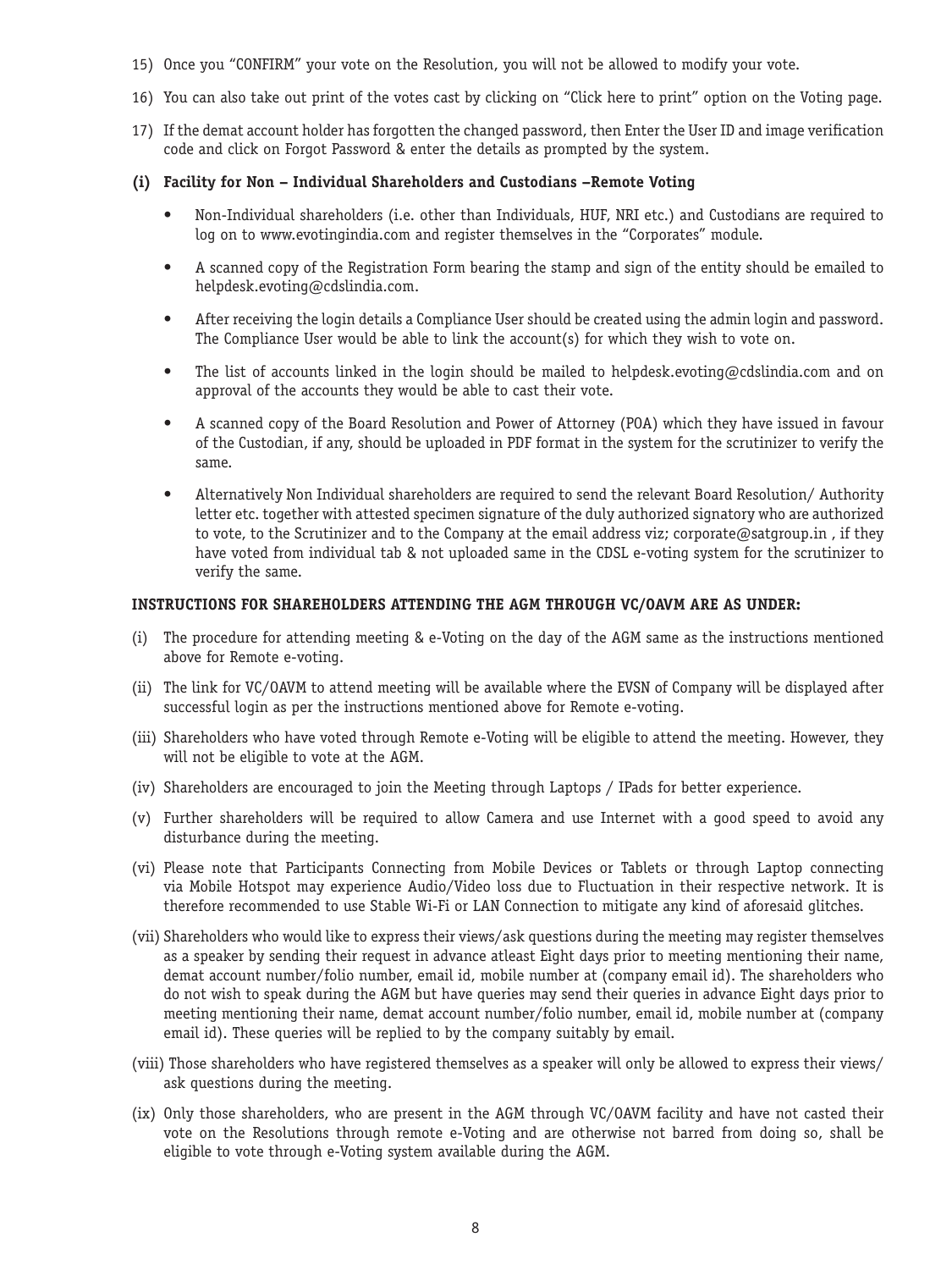(x) If any Votes are cast by the shareholders through the e-voting available during the AGM and if the same shareholders have not participated in the meeting through VC/OAVM facility, then the votes cast by such shareholders shall be considered invalid as the facility of e-voting during the meeting is available only to the shareholders attending the meeting.

### **PROCESS FOR THOSE SHAREHOLDERS WHOSE EMAIL ADDRESSES ARE NOT REGISTERED WITH THE DEPOSITORIES FOR OBTAINING LOGIN CREDENTIALS FOR E-VOTING FOR THE RESOLUTIONS PROPOSED IN THIS NOTICE:**

- A. For Physical shareholders- please provide necessary details like Folio No., Name of shareholder, scanned copy of the share certificate (front and back), PAN (self attested scanned copy of PAN card), AADHAR (self attested scanned copy of Aadhar Card) by email to Company/RTA email id.
- B. For Demat shareholders -, please provide Demat account detials (CDSL-16 digit beneficiary ID or NSDL-16 digit DPID + CLID), Name, client master or copy of Consolidated Account statement, PAN (self attested scanned copy of PAN card), AADHAR (self attested scanned copy of Aadhar Card) to Company/RTA email id.

If you have any queries or issues regarding attending AGM & e-Voting from the CDSL e-Voting System, you can write an email to helpdesk.evoting@cdslindia.com or contact at 022- 23058738 and 022-23058542/43.

All grievances connected with the facility for voting by electronic means may be addressed to Mr. Rakesh Dalvi, Manager, (CDSL, ) Central Depository Services (India) Limited, A Wing, 25th Floor, Marathon Futurex, Mafatlal Mill Compounds, N M Joshi Marg, Lower Parel (East), Mumbai - 400013 or send an email to helpdesk.evoting@ cdslindia.com or call on 022-23058542/43.

# **EXPLANATORY STATEMENT UNDER SECTION 102 OF THE COMPANIES ACT, 2013**

#### **Item no. 4**

The present term of appointment of Mrs. Shehnaz D Ali as a Wholetime Director will expire on 31.12.2021. The Board of Directors of the Company at their Board meeting held on 25.06.2021 as recommended by remuneration and nomination committee re-appointed Mrs. Shehnaz D Ali as Whole-time Director for a period of three (3) years with effect from 01.01.2022 subject to the approval of the shareholders. Mrs. Shehnaz D. Ali is looking after the day to day business activities of the Company. The continuity of the present management will help the Company in attaining its object in better and harmonious way. The proposed remuneration is within the limits and other terms of clause (A) Section II of Schedule V to the Companies Act, 2013 as amended.

The terms and conditions of the re-appointment of Wholetime Director are embodied in the agreement to be made between the Company and the Wholetime director. The broad particulars of remuneration proposed to be paid to the said Wholetime Director during her term of office are as under :

| Name and designation | Period | Salary per month (Rs.)                                                                                         | Perquisites and allowances |
|----------------------|--------|----------------------------------------------------------------------------------------------------------------|----------------------------|
|                      |        |                                                                                                                | $ per$ month $(Rs.)$       |
|                      |        | Mrs. Shehnaz D. Ali -  01.01.2022 to 31.12.2024   Rs. 95,201/- per month in the scale   66.66 % of the monthly |                            |
| Wholetime Director   |        | of Rs. 70,000/- to Rs. 3,00,000/-   salary                                                                     |                            |

The annual increment which will be effective from 1st April every year will be decided by the Board and will be merit based taken into account the Company's performance.

The perquisites and allowances payable to the aforesaid whole-time Director shall include accommodation ( furnished or otherwise) or house rent allowance in lieu thereof, house maintenance allowance, medical allowance/ reimbursement, leave travel concession for self and family including dependents, club fees, accident /medical insurance, encashment of leave and such other perquisites and/or allowances, upto the amount specified above and in addition he shall be eligible for reimbursement of actual expenses incurred towards utilization of gas, electricity, water, furnishing and repairs subject however to the condition that the overall remuneration paid is within the overall ceiling of remuneration stipulated in Section 197 read with Schedule V of the Companies Act, 2013.

Provisions of car with chauffer for the purpose of Company's business and telephone as per the rules of the Company and the same would not be considered as perquisites.

The said perquisites and allowances shall be evaluated , wherever applicable, as per the Income Tax Act, 1961 or any rules thereunder (including any statutory modification or re-enactment thereof for the time being in force). However, the Company's contribution to provident fund, superannuation or Annuity fund, to the extent these singly or together are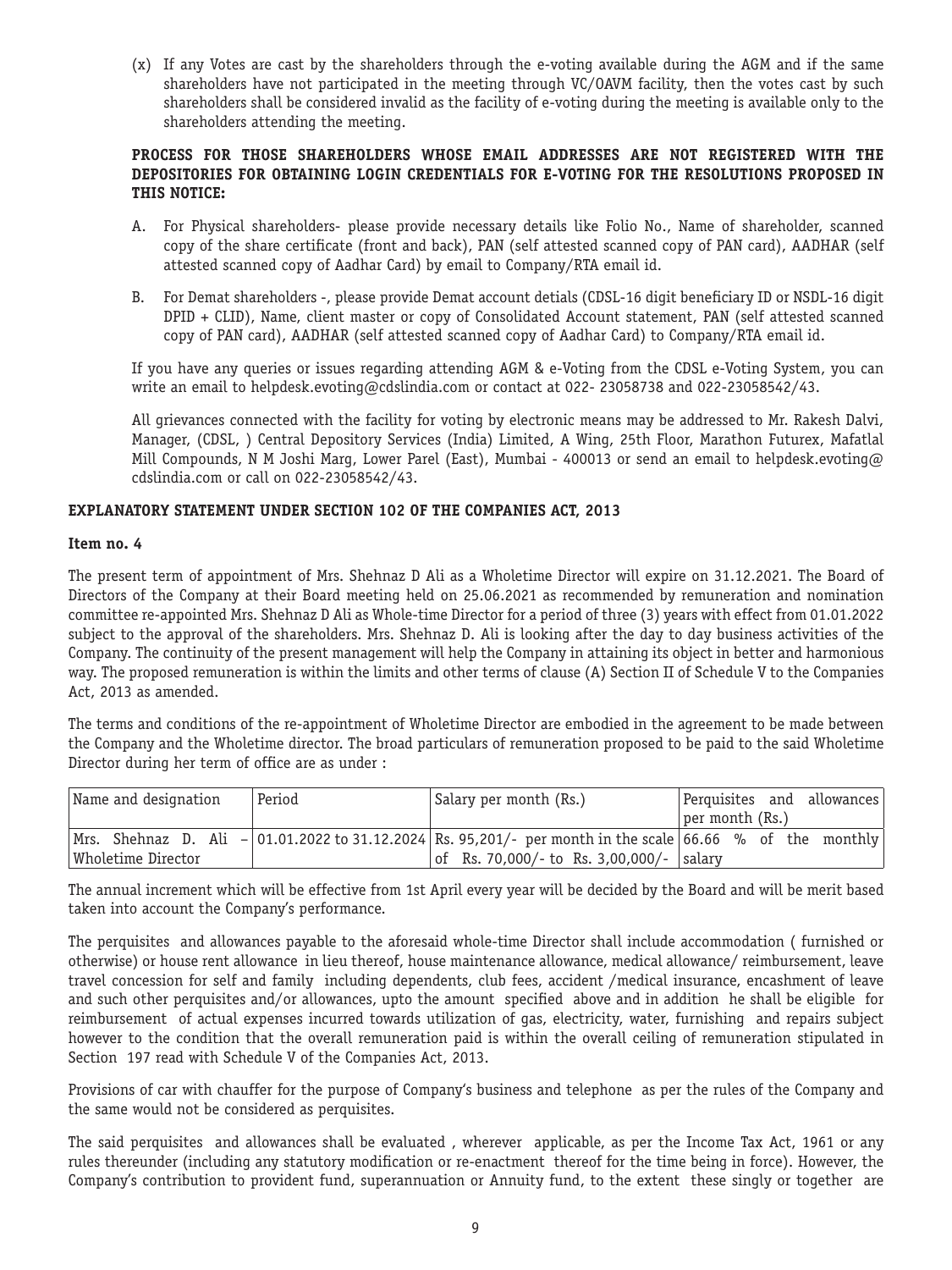not taxable under the Income Tax Act,1961, and gratuity payable and encashment of leave at the end of the tenure, as per the rules of the Company, shall not be included in the computation of limits for the remuneration which includes salary, perquisites and allowances.

In the event of loss or absence or inadequacy of profits in any financial year of the Company, Mrs. Shehnaz D Ali, Wholetime Director shall be paid the salary and perquisites as specified herein above.

The agreement may be terminated at any time by either party giving a three month notice in writing.

The draft agreement between the Company and Mrs. Shehnaz D Ali is available for inspection by the members of the Company upto the date of the meeting at its registered office between 10:30 A.M to 1:30P.M. on any working days except Saturdays and holidays.

This may be treated as an abstract of the draft agreement between the Company and Mrs. Shehnaz D Ali pursuant to section 190 of the Companies Act, 2013.

The proposed remuneration is within the limits of the schedule V as amended to the Companies Act, 2013.

The proposed resolution is recommended for passing.

The terms and conditions set out for the re-appointment and payment of remuneration specified herein may be altered and varied from time to time by the Board of Directors ( "the Board" which term shall be deemed to include the Nomination and Remuneration Committee constituted by the Board of the Company ), as it may, at its discretion deem fit. The Board is also entitled to revise the salary , perquisites and allowances, payables to the said Whole-time Director of the Company at any time, such that the overall yearly remuneration payable to the said Whole-time Director shall not exceed the limits specified under section 197 read with Schedule V to the Companies Act, 2013 ( including any statutory modification (s) or re-enactment thereof fr the time being in force ) or any amendment made thereto.

# **Statement as required under Section II of the Schedule V of the Companies Act, 2013 :**

| I. GENERAL INFORMATION                                                                                                                                    |                                                                                                                                                                                                                                                                                                                                                                                                                               |  |  |
|-----------------------------------------------------------------------------------------------------------------------------------------------------------|-------------------------------------------------------------------------------------------------------------------------------------------------------------------------------------------------------------------------------------------------------------------------------------------------------------------------------------------------------------------------------------------------------------------------------|--|--|
| Nature of Industry<br>1.                                                                                                                                  | General Trading, Investment and Finance                                                                                                                                                                                                                                                                                                                                                                                       |  |  |
| 2.<br>Date<br>expected<br>date<br>or<br>of<br>commencement<br>commercial<br>production                                                                    | of Not applicable being existing Company                                                                                                                                                                                                                                                                                                                                                                                      |  |  |
| 3.<br>In case<br>of<br>expected date of commencement of<br>activities as per project approved<br>by financial institutions appearing<br>in the prospectus | new companies, Not applicable in view of the point 2 hereinabove.                                                                                                                                                                                                                                                                                                                                                             |  |  |
| Financial performance based on Year<br>4.<br>given indicators                                                                                             | $: 2020 - 21$<br>Gross Revenue<br>: Rs. 575.45 Lakhs<br>Profit/(Loss) before tax<br>: Rs. 133.72 Lakhs                                                                                                                                                                                                                                                                                                                        |  |  |
| Export performance<br>and<br>5.<br>foreign exchange collaborations                                                                                        | net   NIL                                                                                                                                                                                                                                                                                                                                                                                                                     |  |  |
| investments<br>Foreign<br>6.<br>collaborators, if any                                                                                                     | or $\vert$ NIL                                                                                                                                                                                                                                                                                                                                                                                                                |  |  |
| <b>II. INFORMATION ABOUT THE APPOINTEE</b>                                                                                                                |                                                                                                                                                                                                                                                                                                                                                                                                                               |  |  |
| 1. Back ground details                                                                                                                                    | Over 30 years of vast and rich experience of marketing and general administration,<br>etc. in particular. She has been on the Board of the Company and holds the<br>position of Whole-time Director since 2001. She holds the bachelor's degree in<br>science. She has been managing day to day affairs of the Company subject to<br>the superintendence, control and directions of the Board of Directors of the<br>Company. |  |  |
| 2. Past remuneration                                                                                                                                      | Rs. 95,201/- per month in the scale of Rs. 70000/- per month to Rs.<br>a)<br>3,00,000/- per month.<br>Perquisites : 66.66% of the monthly salary.<br>b)                                                                                                                                                                                                                                                                       |  |  |
| 3. Recognisation or awards                                                                                                                                | <b>NIL</b>                                                                                                                                                                                                                                                                                                                                                                                                                    |  |  |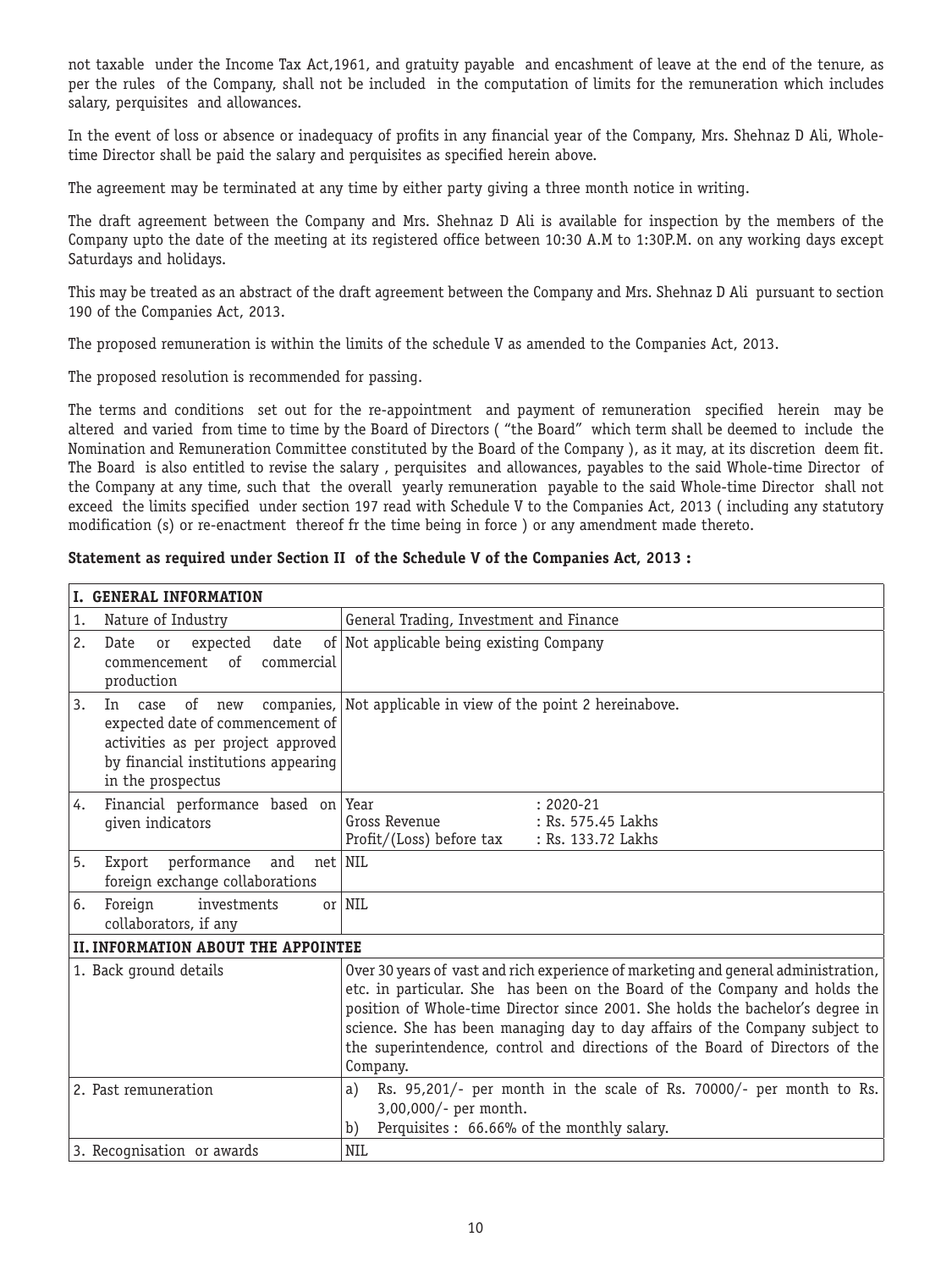| 4. Job profile and his suitability                                     |                                                                                                                                                                                                                            | Loo Looking to her job profile as mentioned in 1 above and needs of the<br>Company to look after its production, marketing, general administration work,<br>Mrs. Shehnaz D Ali appears to be suitable.                                                                                                                                                                                                  |
|------------------------------------------------------------------------|----------------------------------------------------------------------------------------------------------------------------------------------------------------------------------------------------------------------------|---------------------------------------------------------------------------------------------------------------------------------------------------------------------------------------------------------------------------------------------------------------------------------------------------------------------------------------------------------------------------------------------------------|
|                                                                        | 5. Remuneration proposed                                                                                                                                                                                                   | Rs. 95,201/- per month in the scale of Rs. 70000/- per month to Rs.<br>(a)<br>3,00,000/- per month.<br>Perquisites : 66.66% of the monthly salary.<br>(b)                                                                                                                                                                                                                                               |
| (c)                                                                    | Comparative remuneration profile<br>with respect to industry, size of the<br>company, profile of the position<br>and person (in case of expatriates<br>the relevant details would be w.r.t.<br>the country of his origin): | The proposed remuneration of Mrs. Shehnaz D Ali has been benchmarked with<br>the remuneration being drawn by similar positions in the similar industry and is<br>commensurate with the size of the Company and diverse nature of its businesses                                                                                                                                                         |
| (d)                                                                    | Pecuniary relationship directly or<br>indirectly with the Company, or<br>relationship with the managerial<br>personnel, if any                                                                                             | Mrs. Shehnaz D Ali holds no equity shares in the capital of the Company as on<br>the date of this notice but she is director of the promoter Group Company viz;<br>Sat Invest Private Limited and A Flex Invest Private Limited. She is also Director<br>in one of the wholly owned subsidiary Company viz; Aeroflex International<br>Limited. She has no relationship with other managerial personnel. |
|                                                                        | <b>III. OTHER INFORMATION</b>                                                                                                                                                                                              |                                                                                                                                                                                                                                                                                                                                                                                                         |
| 1.                                                                     | Reasons of loss or inadequate NA<br>profits                                                                                                                                                                                |                                                                                                                                                                                                                                                                                                                                                                                                         |
| 2.                                                                     | Steps taken or proposed to be<br>taken for improvement                                                                                                                                                                     | The Company is continuously taking steps to improve its top line and as well<br>bottom line by cost control and cost reduction methods, better distribution,<br>effectively and harmoniously utilizing its available resources focused with<br>higher yields.                                                                                                                                           |
| 3.                                                                     | Expected increase in productivity<br>and profits in measurable terms                                                                                                                                                       | Barring unforeseen circumstances, with the steps taken as narrated at point<br>no. 2 hereinabove it is expected that the bottom line will increase at least by<br>40% over the previous year's performance. In the financial year 2020-21, the<br>Company net profit before tax is Rs. 133.72 Lakh.                                                                                                     |
|                                                                        | IV. Disclosures:                                                                                                                                                                                                           |                                                                                                                                                                                                                                                                                                                                                                                                         |
| In heading "Corporate Governance-<br>In the Board of Directors' report |                                                                                                                                                                                                                            | The same will be provided in the Annual Report as per the requirements.                                                                                                                                                                                                                                                                                                                                 |

None of the Directors, key managerial personnel of the Company and their relatives except Mrs. Shehnaz D Ali and Mr. Asad Daud and their relatives to the extent of their holding in the share capital of the Company is concerned or interested, financially or otherwise, in the proposed resolution.

# **Item no. 5**

The present term of appointment of Mr. Harikant Turgalia as Wholetime Director will expire on 31.12.2021. The Board of Directors of the Company at their Board meeting held on 25.06.2021 as recommended by remuneration and nomination committee re-appointed Mr. Harikant Turgalia as Wholetime Director for a period of three (3) years with effect from 01.01.2022 subject to the approval of the shareholders. Mr. Harikant Turgalia is looking after the day to day business activities of the Company. The continuity of the present management will help the Company in attaining its object in better and harmonious way. The proposed remuneration is within the limits and other terms of clause (A) Section II of Schedule V to the Companies Act, 2013 as amended.

The terms and conditions of the re-appointment of Wholetime Director are embodied in the agreement to be made between the company and the Wholetime director. The broad particulars of remuneration proposed to be paid to the said Wholetime Director during his term of office are as under :

| Name and designation | l Period | Salary per month (Rs.)                            | Perquisites and allowances per                                                                            |
|----------------------|----------|---------------------------------------------------|-----------------------------------------------------------------------------------------------------------|
|                      |          |                                                   | month (Rs.)                                                                                               |
|                      |          |                                                   | Mr. Harikant Turqalia- 01.01.2022 to 31.12.2024 Rs. 80,162/- per month in a) Perquisities: 66.66 % of the |
| Wholetime Director   |          | the scale of Rs. $60,000/$ - to   monthly salary. |                                                                                                           |
|                      |          | Rs. 1,50,000/-                                    | Rs.<br>b) Conveyance allowance:                                                                           |
|                      |          |                                                   | $3,000/$ - per month in the scale                                                                         |
|                      |          |                                                   | of Rs. 3,000/- to 6,000/-.                                                                                |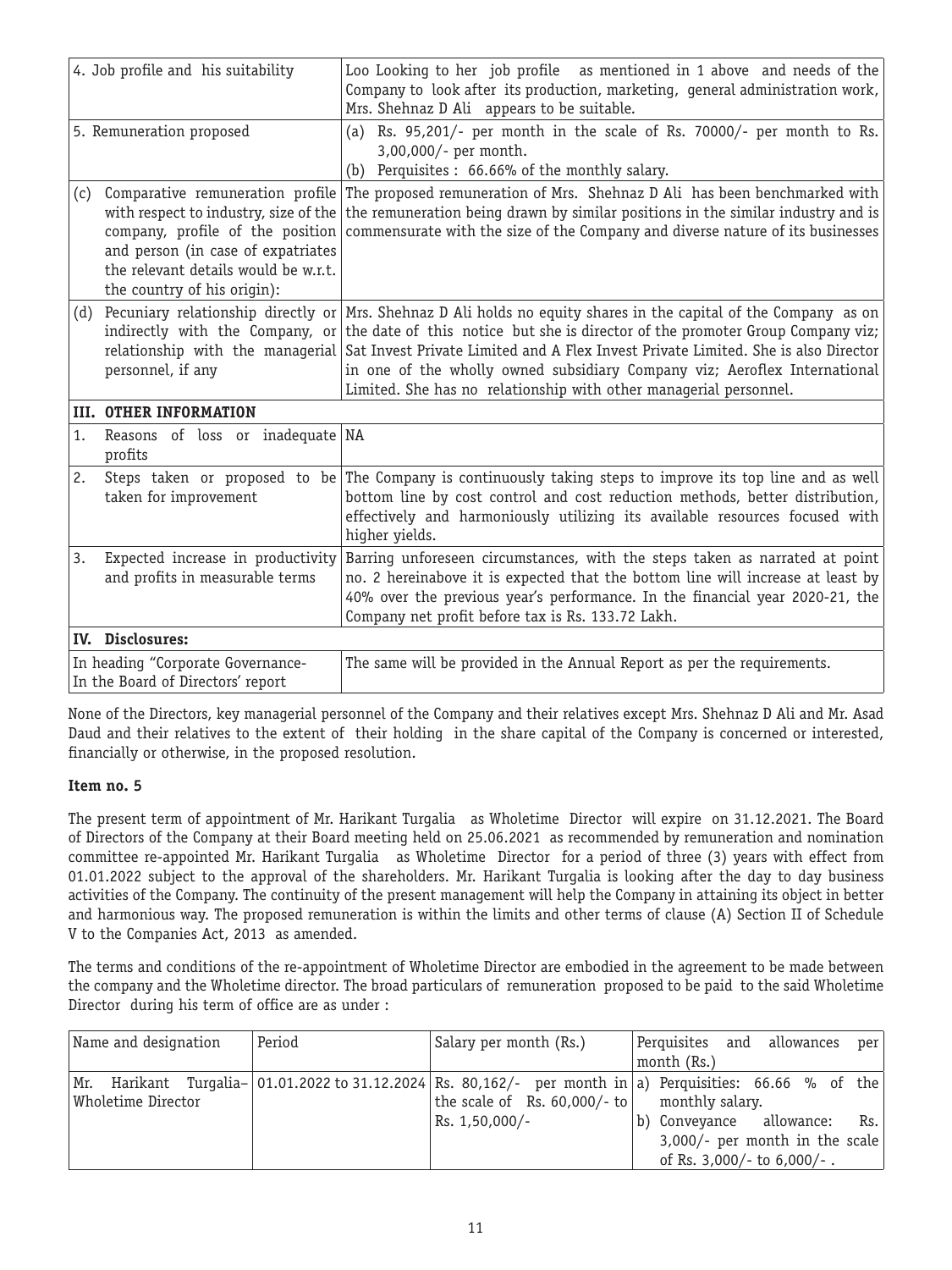The annual increment which will be effective from 1st April every year will be decided

by the Board and will be merit based taken into account the Company's performance.

The perquisites and allowances payable to the aforesaid wholetime Director shall include accommodation ( furnished or otherwise) or house rent allowance in lieu thereof, house maintenance allowance, medical allowance/ reimbursement, leave travel concession for self and family including dependents, club fees, accident /medical insurance, encashment of leave and such other perquisites and/or allowances, upto the amount specified above and in addition he shall be eligible for reimbursement of actual expenses incurred towards utilization of gas, electricity, water, furnishing and repairs subject however to the condition that the overall remuneration paid is within the overall ceiling of remuneration stipulated in Section 197 read with Schedule V of the Companies Act, 2013.

Provisions of car with chauffer for the purpose of Company's business and telephone as per the rules of the Company and the same would not be considered as perquisites.

The said perquisites and allowances shall be evaluated , wherever applicable, as per the Income Tax Act, 1961 or any rules thereunder (including any statutory modification or re-enactment thereof for the time being in force). However, the Company's contribution to provident fund , superannuation or Annuity fund, to the extent these singly or together are not taxable under the Income Tax Act,1961, and gratuity payable and encashment of leave at the end of the tenure, as per the rules of the Company, shall not be included in the computation of limits for the remuneration which includes salary, perquisites and allowances.

In the event of loss or absence or inadequacy of profits in any financial year of the Company, Mr. Harikant Turgalia, Wholetime Director shall be paid the salary and perquisites as specified herein above.

The agreement may be terminated at any time by either party giving a three month notice in writing.

The draft agreement between the Company and Mr. Harikant Turgalia is available for inspection by the members of the Company upto the date of the meeting at its registered office between 10:30 A.M to 1:30P.M. on any working days except Saturdays and holidays.

This may be treated as an abstract of the draft agreement between the Company and Mr. Harikant Turgalia pursuant to section 190 of the Companies Act, 2013.

The proposed remuneration is within the limits of the schedule V as amended to the Companies Act, 2013.

The proposed resolution is recommended for passing.

The terms and conditions set out for the re-appointment and payment of remuneration specified herein may be altered and varied from time to time by the Board of Directors ( " the Board" which term shall be deemed to include the Nomination and Remuneration Committee constituted by the Board of the Company ), as it may, at its discretion deem fit. The Board is also entitled to revise the salary , perquisites and allowances, payables to the said Wholetime Director of the Company at any time , such that the overall yearly remuneration payable to the said Whole-time Director shall not exceed the limits specified under section 197 read with Schedule V to the Companies Act, 2013 ( including any statutory modification (s) or re-enactment thereof for the time being in force ) or any amendment made thereto.

# **Statement as required under Section II of the Schedule V of the Companies Act, 2013 :**

|    | <b>GENERAL INFORMATION</b>                                                                                                                                 |                                                                                                                |
|----|------------------------------------------------------------------------------------------------------------------------------------------------------------|----------------------------------------------------------------------------------------------------------------|
|    | Nature of Industry                                                                                                                                         | General Trading, Investment and Finance                                                                        |
| 2. | date<br>expected<br>Date<br>or<br>commencement of<br>commercial<br>production                                                                              | of Not applicable being an existing Company                                                                    |
| 3. | case of<br>new<br>In<br>expected date of commencement of<br>activities as per project approved<br>by financial institutions appearing<br>in the prospectus | companies, Not applicable in view of the point 2 hereinabove                                                   |
| 4. | Financial performance based on<br>given indicators                                                                                                         | Year<br>$: 2020 - 21$<br>Gross Revenue<br>: Rs. 575.45 Lakhs<br>Profit/(Loss) before tax<br>: Rs. 133.72 Lakhs |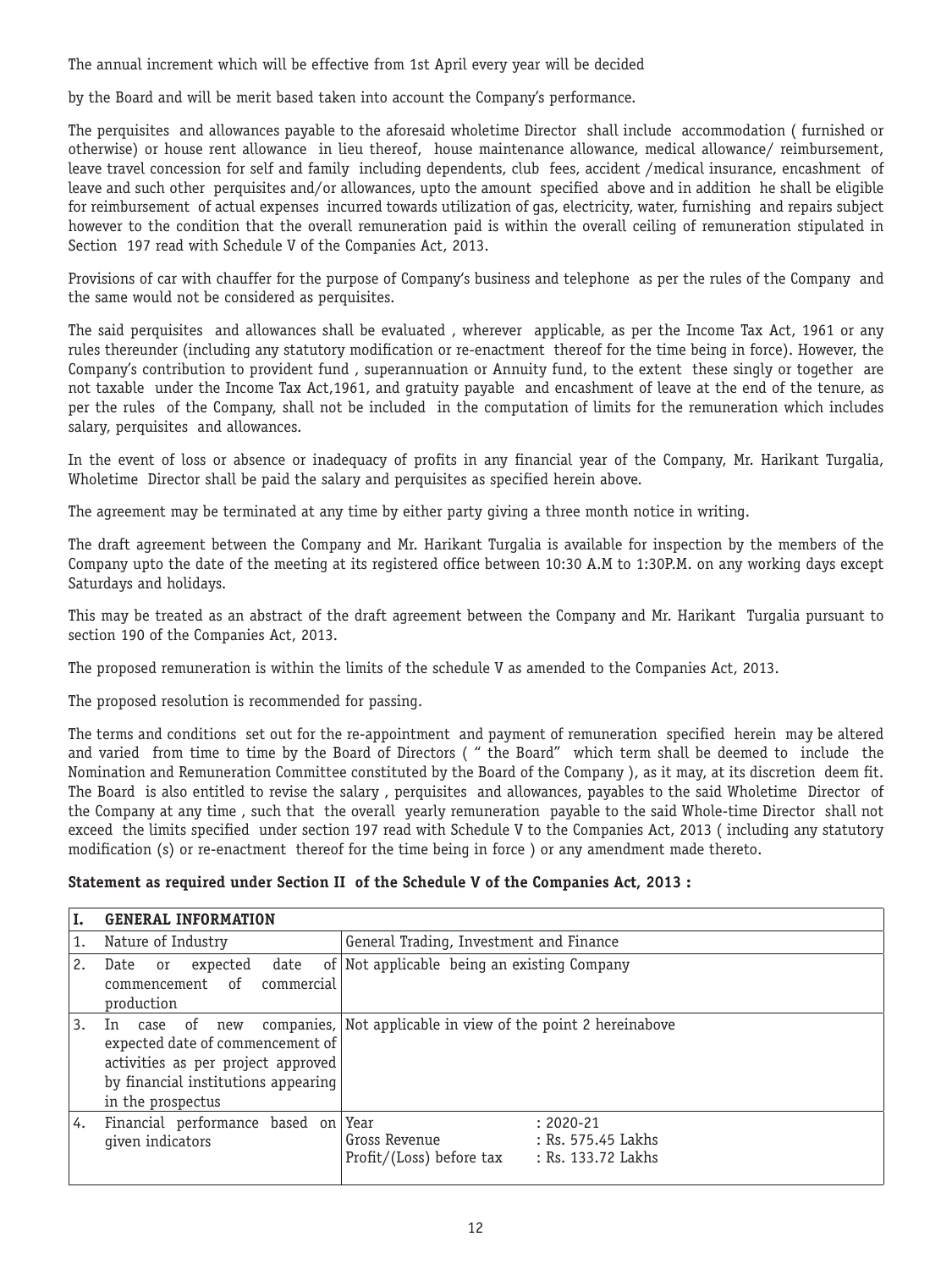| 5. | Export<br>performance<br>and<br>$net$ NIL<br>foreign exchange collaborations                                                                                                                                                  |                                                                                                                                                                                                                                                                                                                                                                                                                                                         |  |  |
|----|-------------------------------------------------------------------------------------------------------------------------------------------------------------------------------------------------------------------------------|---------------------------------------------------------------------------------------------------------------------------------------------------------------------------------------------------------------------------------------------------------------------------------------------------------------------------------------------------------------------------------------------------------------------------------------------------------|--|--|
| 6. | Foreign<br>investments                                                                                                                                                                                                        | $or$ NIL                                                                                                                                                                                                                                                                                                                                                                                                                                                |  |  |
|    | collaborators, if any                                                                                                                                                                                                         |                                                                                                                                                                                                                                                                                                                                                                                                                                                         |  |  |
| н. | <b>INFORMATION ABOUT THE APPOINTEE</b>                                                                                                                                                                                        |                                                                                                                                                                                                                                                                                                                                                                                                                                                         |  |  |
| 1. | Back ground details                                                                                                                                                                                                           | M Over 36 years of vast and rich experience of the accounts and finance in<br>general and general administration, etc. in particular. He has been on the<br>Board of the Company and holds the position of Whole-time Director since 2001.<br>He holds the bachelor's degree in commerce. He has been managing day to day<br>affairs of the Company subject to the superintendence, control and directions of<br>the Board of Directors of the Company. |  |  |
| 2. | Past remuneration                                                                                                                                                                                                             | Salary : Rs. 80,162/- per month in the scale of Rs. 60,000/- per month to<br>(a)<br>Rs.1,50,000/- per month.                                                                                                                                                                                                                                                                                                                                            |  |  |
|    |                                                                                                                                                                                                                               | Perquisites : 66.66 % of monthly salary.<br>(b)                                                                                                                                                                                                                                                                                                                                                                                                         |  |  |
|    |                                                                                                                                                                                                                               | Convyance allowance: Rs. 3,000/- per month in the scale of Rs. 3,000/- to<br>(c)<br>Rs. 6,000/-                                                                                                                                                                                                                                                                                                                                                         |  |  |
| 3. | Recognisation or awards                                                                                                                                                                                                       | <b>NIL</b>                                                                                                                                                                                                                                                                                                                                                                                                                                              |  |  |
| 4. | Job profile and his suitability                                                                                                                                                                                               | Looking to his job profile as mentioned in 1 above and needs of the Company<br>to look after its general administration work, Mr. Harikant Turgalia appears<br>to be suitable.                                                                                                                                                                                                                                                                          |  |  |
| 5. | Remuneration proposed                                                                                                                                                                                                         | Salary : Rs. 80,162/- per month in the scale of Rs. 60,000/- per month to<br>(a)<br>Rs. 1,50,000/- per month.                                                                                                                                                                                                                                                                                                                                           |  |  |
|    |                                                                                                                                                                                                                               | (b) Perquisites : 66.66 % of monthly salary.                                                                                                                                                                                                                                                                                                                                                                                                            |  |  |
|    |                                                                                                                                                                                                                               | Convyance allowance: Rs. 3,000/- per month in the scale of Rs. 3,000/- to<br>(c)<br>Rs. 6,000/-                                                                                                                                                                                                                                                                                                                                                         |  |  |
|    | 6. Comparative remuneration profile<br>with respect to industry, size of the<br>company, profile of the position<br>and person (in case of expatriates<br>the relevant details would be w.r.t.<br>the country of his origin): | The proposed remuneration of Mr. Harikant Turgalia has been benchmarked with<br>he remuneration being drawn by similar positions in the similar industry and is<br>commensurate with the size of the Company and diverse nature of its businesses                                                                                                                                                                                                       |  |  |
| 7. | indirectly with the Company, or<br>relationship with the managerial<br>personnel, if any                                                                                                                                      | Pecuniary relationship directly or $ Mr $ . Harikant Turgalia holds no equity shares in the capital of the Company as<br>on the date of this notice. Nor have any relationship with other managerial<br>personnel. He is director in one of the wholly owned subsidiary company viz;<br>Aeroflex International Limited.                                                                                                                                 |  |  |
|    | <b>III. OTHER INFORMATION</b>                                                                                                                                                                                                 |                                                                                                                                                                                                                                                                                                                                                                                                                                                         |  |  |
| 1. | Reasons of loss or inadequate<br>profits                                                                                                                                                                                      | NA                                                                                                                                                                                                                                                                                                                                                                                                                                                      |  |  |
| 2. | Steps taken or proposed to be<br>taken for improvement                                                                                                                                                                        | The Company is continuously taking steps to improve its top line and as well<br>bottom line by cost control and cost reduction methods, better distribution,<br>effectively and harmoniously utilizing its available resources focused with<br>higher yields.                                                                                                                                                                                           |  |  |
| 3. | Expected increase in productivity<br>and profits in measurable terms                                                                                                                                                          | Barring unforeseen circumstances, with the steps taken as narrated at point<br>no. 2 hereinabove it is expected that the bottom line will increase at least by<br>40% over the previous year's performance. In the financial year 2020-21, the<br>Company net profit before tax is Rs. 133.72 Lakh.                                                                                                                                                     |  |  |
|    | IV. Disclosures:                                                                                                                                                                                                              |                                                                                                                                                                                                                                                                                                                                                                                                                                                         |  |  |
|    | In heading "Corporate Governance-<br>In the Board of Directors' report                                                                                                                                                        | The same will be provided in the Annual Report as per the requirements.                                                                                                                                                                                                                                                                                                                                                                                 |  |  |

None of the Directors, key managerial personnel of the Company and their relatives except Mr. Harikant Turgalia and his relatives to the extent of their holding in the share capital of the Company is concerned or interested, financially or otherwise, in the proposed resolution.

This statement may also be regarded as an appropriate disclosure under the Listing Regulations.